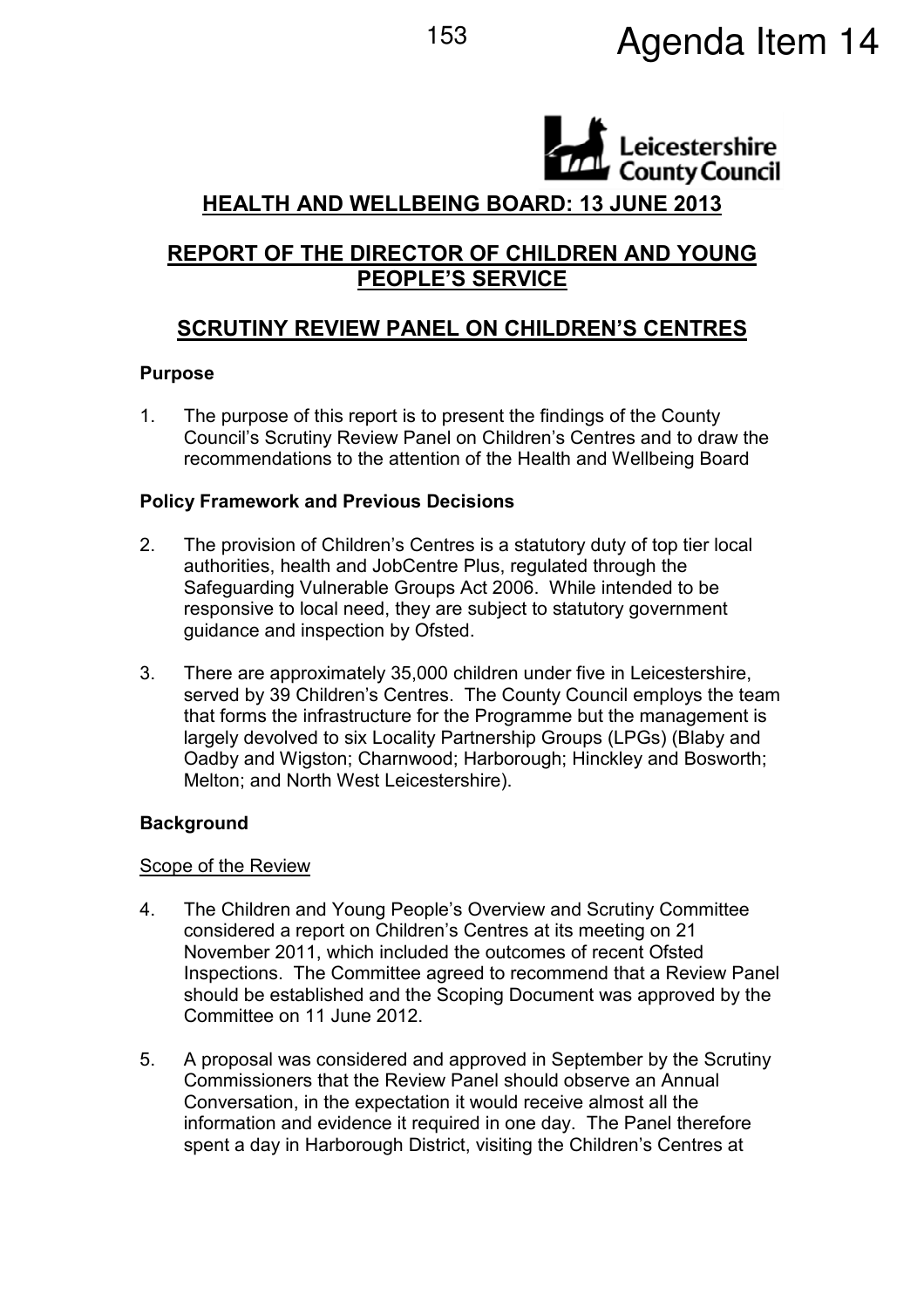Broughton Astley and Lutterworth and observing the Harborough LPG's Annual Conversation.

#### Membership of the Panel

6. The following members were appointed to serve on the Panel:

| Mr M H Charlesworth CC | Mrs R Page CC      |
|------------------------|--------------------|
| Mr D Jennings CC       | Mrs C M Radford CC |
| Mrs H E Loydall CC     | Mr R J Shepherd CC |
| Mr J Miah CC           |                    |

The Scrutiny Commissioner Mr Shepherd was appointed Chairman of the Panel.

Consideration by the Children and Young People's Overview and Scrutiny **Committee** 

- 7. The Children and Young People's Overview and Scrutiny Committee considered the findings of the Scrutiny Review Panel at its meeting on 4 March 2012.
- 8 The Chairman of the Panel, Mr. R. J. Shepherd, introduced the report. He drew attention to his comments in the foreword regarding the two key groups of beneficiaries of the work of the Centres and commended the Panel's recommendations to the Committee. He also reported that the Panel had trialled a new review process, allowing it to complete its work more speedily. He suggested that the process would be suitable for use for future reviews, depending on the subject matter.
- 9. The following points arose from discussion at the Children and Young People's Service Overview and Scrutiny Committee meeting -
	- In relation to the section on Supporting Leicestershire Families, it was noted that the aim was to work with a family until it became resilient: it would be important to manage this in such a way that the family did not become dependent upon SLF support.
	- Members were concerned that the funding for Children's Centres was not guaranteed beyond the coming year.
	- It was noted that only c. 60% of new births were made known to the Centres and this transfer of information relied heavily on local relationships. It was suggested that the problems of information sharing with health bodies was one that the Health and Wellbeing Board should be made aware of.
- 10. The Children and Young People's Overview and Scrutiny Committee resolved: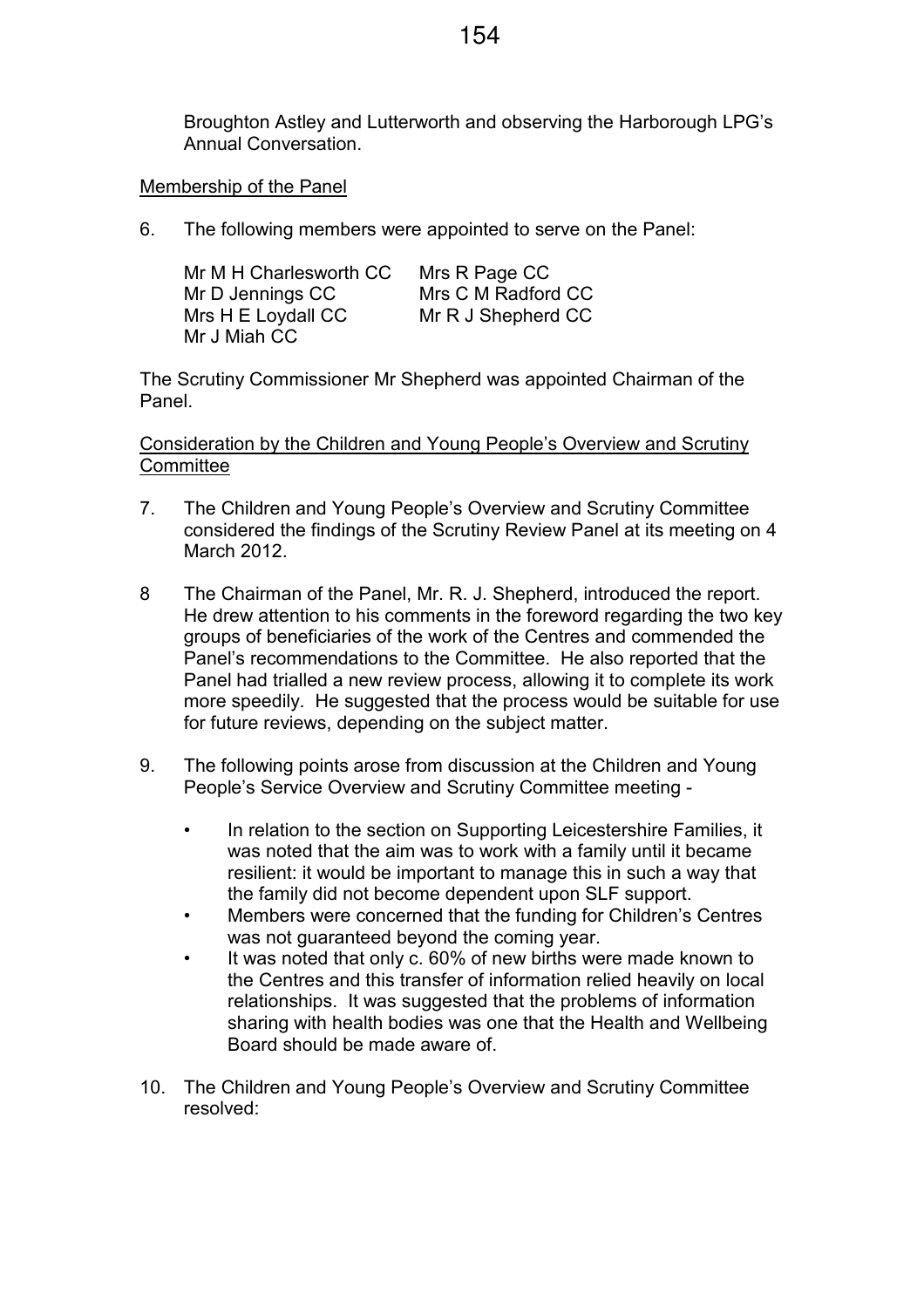- (a) That the report of the Review Panel on Children's Centres be supported and that the recommendations therein be referred to the Cabinet for consideration;
- (b) That the Chairman of the Committee write, on the Committee's behalf, to the Chairman of the Shadow Health and Wellbeing Board to ask that body to consider further the issues around data sharing between health bodies and partners.

#### Consideration by the County Council's Cabinet

11. The County Council's Cabinet considered the report on 9 April. It accepted the findings of the Review Panel and requested the Director of Children and Young People's Services to ensure that the recommendations of the Review Panel are acted upon, subject to the availability of resources.

#### Review Panel Findings

- 12. The recommendations which the Review Panel wishes specifically to draw to the attention of the Health and Wellbeing Board are as follows:-
	- (c) That the benefits of the Children's Centres, in terms of preventing later more specialised interventions with children and young people be promoted to the two Leicestershire Commissioning Consortium [Clinical Commissioning Groups], the NHS Commissioning Consortium [now NHS England] and the Health and Wellbeing Board, with a view to requesting financial support for the Children's Centre programme from these bodies.
	- (d) That the benefits of the Children's Centres, in terms of improving the skillsets, confidence and employability of both the parents and the children that are engaged with it, be drawn to the attention of Leicestershire Together and its commissioning boards, to encourage those partnerships to identify resources that could be added to the Centres' programmes in recognition of the long-term economic benefits of a better educated workforce.
	- (e) That a protocol is drawn up with University Hospitals Leicester Midwifery Service and/or Leicestershire Partnership Trust Health Visiting Service that requires that/those service/s to ask all new parents to fill out a consent form allowing their details to be shared with the local Children's Centre.
- 13. It is required by statutory guidance that all families with new babies have early access to the Children's Centre Programme. The Panel found that current arrangements for notification and registration are highly inconsistent across the County, heavily reliant on individual relationships with Midwives and Health Visitors and are not systematically embedded into operational practice.